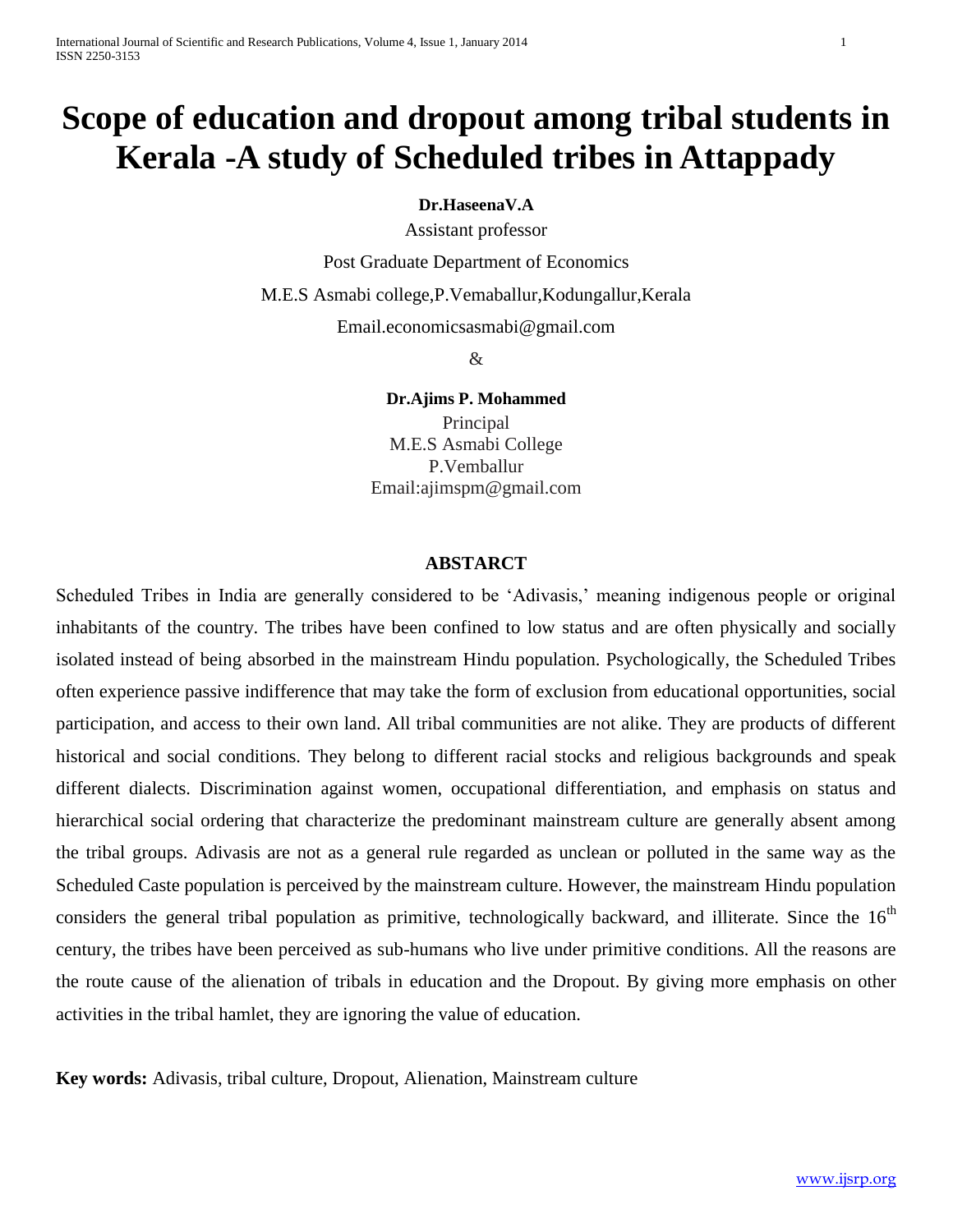#### **INTRODUCTION**

India is homeland to a number of tribal communities with diverse eco-cultural, socio-economic and geographical backgrounds. According to the 2001 Census, Scheduled Tribes (notified by the Government of India under Article 342 of the Indian Constitution) constitute 8.14% of the total population of the country, numbering 84.51 million. In the state of Kerala, 1% of the total population is tribal population, comprising of 36 unique Scheduled Tribes (ST) whose livelihoods are also varied: hunting-gathering, shifting cultivation, settled agriculture, contract labour, etc., are some of them. According to the 2001 Census, the literacy rate of the Scheduled Tribes of India is only 47.10%. Against the National literacy rate of 65.8%, this is appalling. Even in the State of Kerala with a high literacy rate at 90.92%, that of the Scheduled Tribes is far behind, at only 64.5%. Realizing that Scheduled Tribes are one of the most deprived and marginalized groups with respect to education, a host of programmes and measures have been initiated ever since independence of the country. Education of ST children is important not just due to a Constitutional obligation to equality of its citizen or special entitlements to ST, but because it is a crucial input in the nation's strategy of total development of tribal communities. However, despite nation's efforts to ensure constitutional equality, dignity and development that they themselves wish for, the tribal people have lagged behind in education owing to external as well as internal constraints, socio-economic and cultural background of the tribals and psychological problems of first generation learners etc.

The Scheduled Tribe population represents one of the most economically impoverished and marginalized groups in India. Although Scheduled Tribes are a minority, they constitute about 8.2 % of the total population in India (Census of India, 2001), or 85 million people in absolute number. The Scheduled Tribes are not discriminated against in the same way by the mainstream Hindu population as the Scheduled Caste population in India. While the latter group belongs to the lowest hierarchy of social order and is often considered impure or unclean, the Scheduled Tribes have, for the most part, been socially distanced and living outside the mainstream Hindu society. The areas inhabited by the tribal population constitute a significant part of the underdeveloped areas of the country. Scheduled Tribe population represents one of the most economically impoverished and marginalized groups in India.

Education is the most important instrument for human resource development and has a great significance. One cannot imagine education without schools as it plays a major role in moulding the basic ideas, habits and attitudes of the children, with a view to producing well balanced individuals. Schools provide not only education to the children but also keep them away from the social evils. The main problem in schools is the problem of stagnation and drop out phenomena. Education is the key that opens the door of life. It plays a pivotal role in social change and it brings perfections in human life, an upward mobility in social status, radical transformation in outlook and perception. Education is widely accepted as the essential tool for the attainment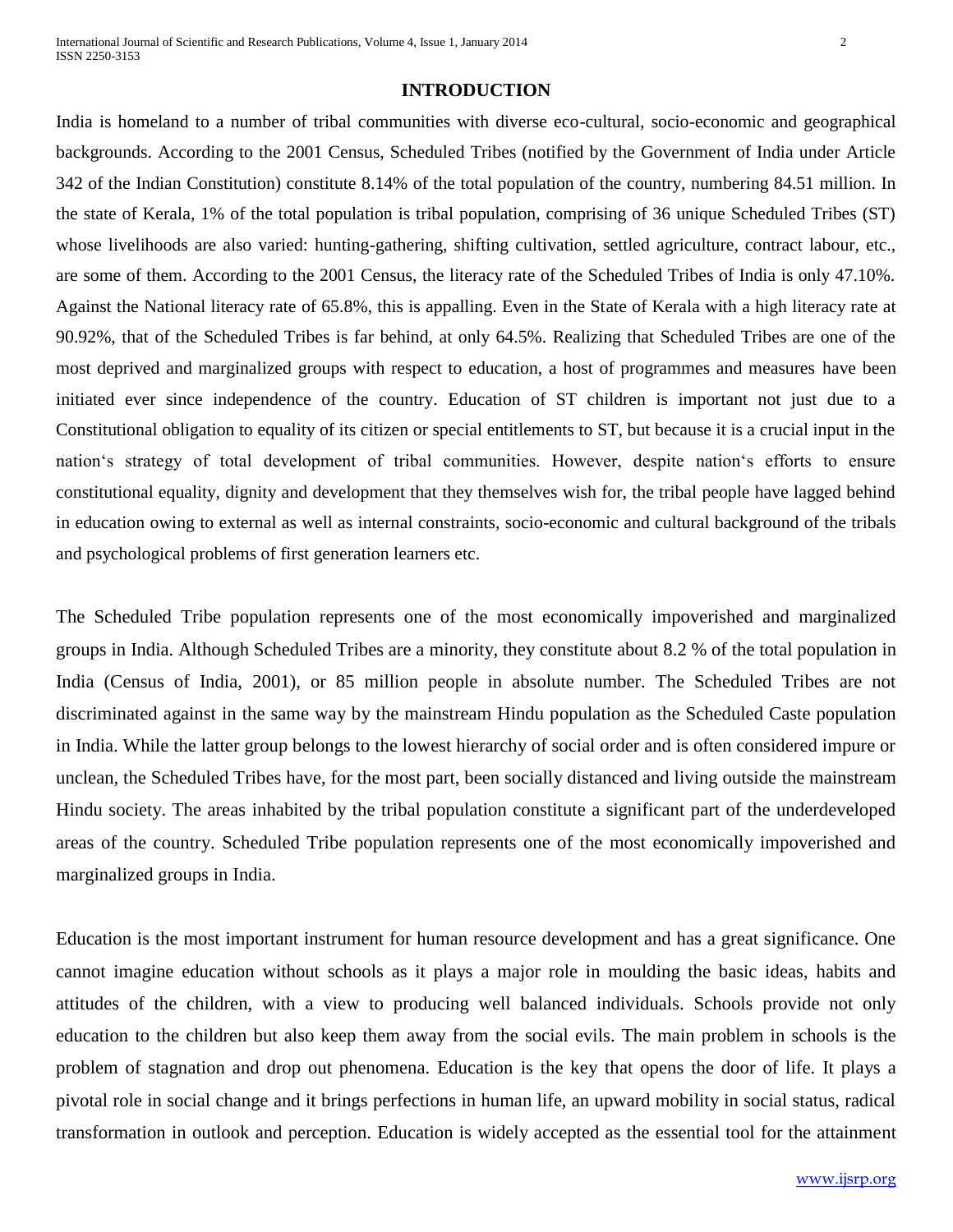of the developmental goals and leads to political consciousness, awareness of rights and duties among the people of a nation and it is the most important instrument for human resource development and has a great significance in the context of developing countries.

The Indian Constitution identifies and provides special consideration for certain ethnic minority groups, traditionally referred to as tribes or tribals, as Scheduled Tribes (STs) who constitute around 8 per cent of the total population of the country. There are 573 STs living in different parts of the country. Most of the tribal communities have their own languages and culture different from the language spoken in the state where they are located. There are more than 270 such languages. Tribal communities in Kerala are scattered in different districts. Of these the highest concentration is located in wayanad, Idukki and Attappady block of Plakkad District. There are more than 37 tribal communities in kerala.

Scheduled Tribes who have been historically out of the mainstream development initiatives partly due to the still continuing socio-economic barriers and partly due to the inadequacy of the Government programmes in reaching these disadvantaged groups, still find themselves in difficult to compete with other sections of the society. Tribes are very important in constituting the population of the country as they are 8.2 percent of the total population of India. They constitute 3.2 percent of the total population of Kerala. Tribal education has many problems to face as hindrance for development. These are external constraints and internal constraints.

**External constrains**: ST students constitutes 1.2 percent of the total enrollment in schools. The perspective adopted for educational development among tribal communities fails to adequately address the specific disadvantages characterizing tribal population .For instance, the population and distance norms formed by the government have not been beneficial to tribal locations because of their sparse population and sporadic residential patterns. Thogh Kerakla's performance compares well with those of other states. The disparities between the marginalized communities and other social groups in terms of quantitative and qualitative indicators. The disparities increase at higher and higher levels of education, particularly in technical and professional education which provide better access to more remunerative jobs. It theses disparities within the state that matter more in view of the high unemployment rate in the state and consequently the highly competitive nature of the labour market Further, in formulating policies and programmes for tribal education it is essential to understand the complex realities of tribal life and the expectation of tribals from the system, and this has never been done either by the tribal welfare department or by the education department. Consequently, no worthwhile policy for tribal education has been formed. Because the more pass percentage rate from the schools of STs can only produces more students for higher education. Besides most of the increase in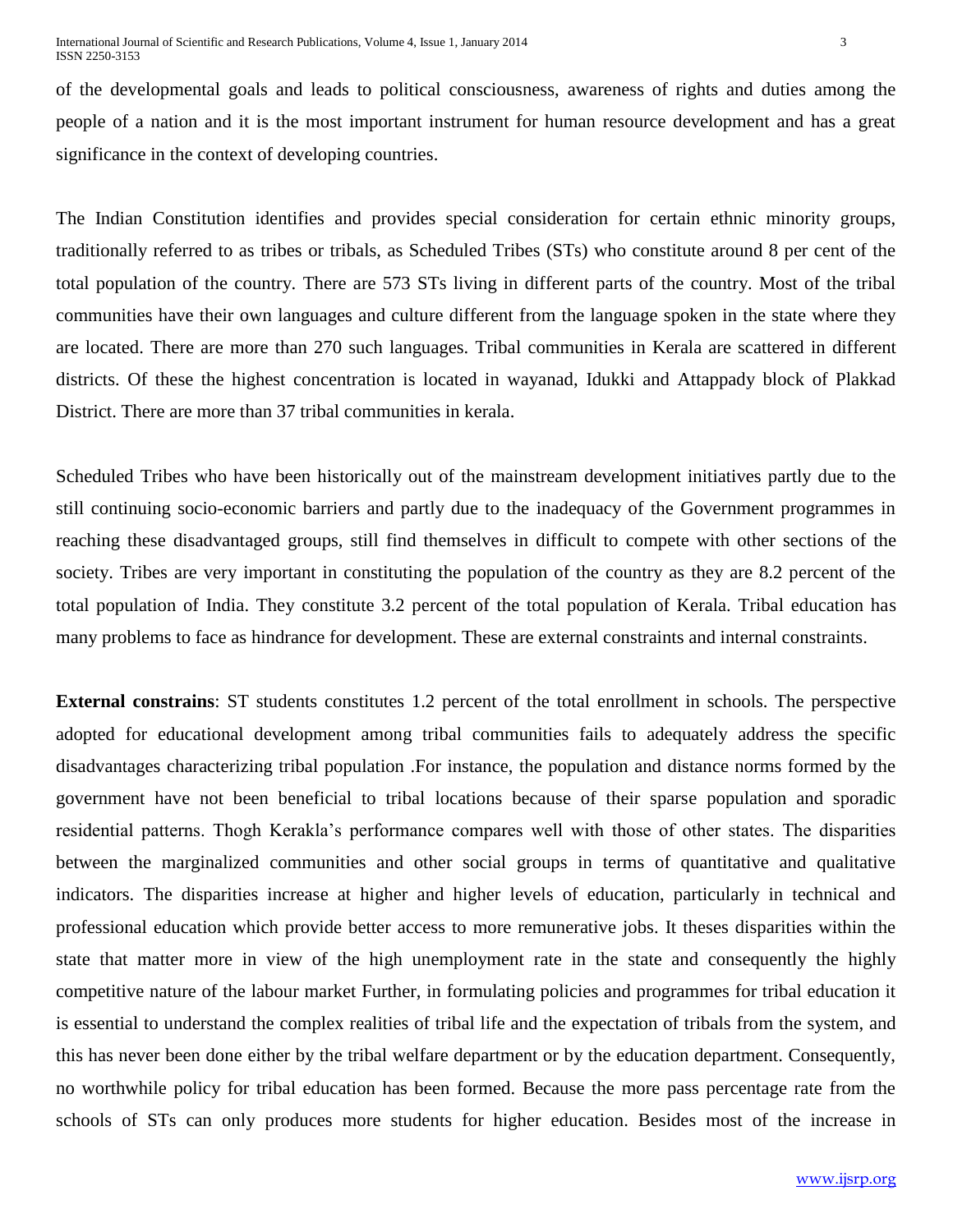International Journal of Scientific and Research Publications, Volume 4, Issue 1, January 2014 4 ISSN 2250-3153

employment in the country and the state is taking place in the private sector rather than in the public sector. In such a context job reservation for STs in the public sector become less relevant today in accessing jobs by them. **Internal constraints**: The internal problems of tribal education refer to the quality of school provision, suitable teachers, relevance of content and curriculum, medium of instruction, pedagogy, and special supervision. A majority of schools in tribal areas are without basic infrastructure facilities. Normally, school buildings in tribal areas have thatched roofs, dilapidated walls, and non-plastered floors. Research evidence shows that a large number of tribal schools do not have teaching-learning materials, or even blackboards. In tribal areas the opening of a school is equated with the posting of a teacher and same is the case with 'ashram' schools. Though the demand for changing the content and curriculum to suit the tribal context has been an old one, no serious effort has been made in this direction in any state, except for some sporadic pilot projects. The uniform structure and transaction of curriculum has put tribal children at a disadvantage. Apart from all this lack of awareness of the teachers about tribal culture and environment also force the tribal students to withdraw from education. All these issues are emerging in their primary and high school levels. These constraints force them to drop-out their education at very early levels and higher education will be only a dream for them.

# **Review of Literature**

Review of related literature is pre-requisite to actual planning of any scientific research. It allows the researcher to acquaint himself with current knowledge in the field or area in which he is going to conduct his research.

A comparison of the traditional and modern system and tribal higher education was made by **Narmadeswer Prased (1991)** who found that the tribe's men desire an education which may enables them to fit in to the modern world. Most of the students are dropping their education because of lack of suitability of present education with the tribal culture. The author suggested that the tribe's men should concentrate more on skilled occupations. Another important suggestion was for the setting up of special schools for them where adequate attention for them is ensured.

**Bairathi (1991)** has examined the role of education for tribal upliftment has said that the condition of school particularly in the interior parts of tribal settlements is worse. These are not well managed and there is shortage of teachers in most of the schools at all time. Primary level schools are managed by a single teacher. The teacher has to take care of not only the management of school, but also to teach many classes simultaneously in one big room. In such a condition a good standard of education cannot be attained. Shortage of teachers, lack of basic amenities as sitting arrangements, drinking water facilities, and high distance from home to school leads them to loose the interest in education and this force them to drop their study. He made the suggestion for improving the infrastructure facilities to improve the conditions of education and to remove Drop-out.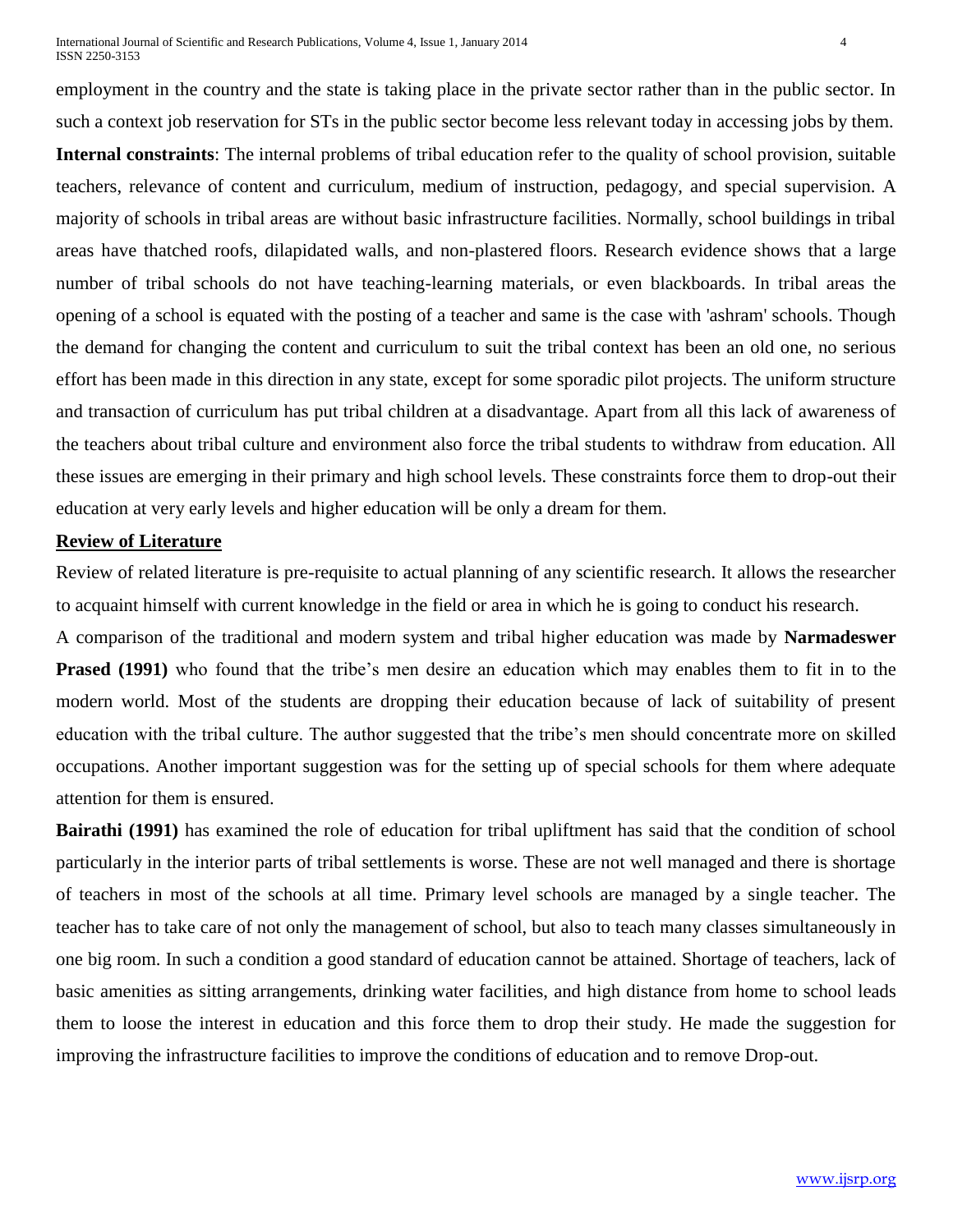**Gadgil and Dandekar(1991)** has studied about the problem of wastages in tribal education by taking a batch of students in first standard in a given year following up in the subsequent years till the last grade are reached. i.e, fifth Drop-outs from school before completing the final grading of primary education constitutes wastes; and the incidence of wastage is computed from the proportion of Drop-out to the initial enrolment in the first grade. He reached the conclusion that attention by the teacher to a great extent can remove drop out. When the students are continuing their education in a better perspective then only they can easily get accessability to higher education.

**The National Council of educational Research and training** made substantial contribution to the area of tribal education. A seminar on tribal education in India **(1993)** organized by the National council of educational research and Training discussed the various aspects of tribal education like the facilities available, coverage, wastage and stagnation, utilization of financial assistance, basic problem of tribal education, socio-economic problems, curriculum, methods and text books and the relative roles of Government and voluntary agencies in the education of tribal people. The seminar altogether has suggested a new revised curriculum for tribal education. Familiarity in tribal language by the teachers also is essential for the improvement in tribal educational attainment.

**The evaluation committee on the welfare of scheduled castes scheduled tribes and other backward communities in their Report (1993),** reviewed the different stages of tribal education in Kerala. Many suggestions were put forward regarding pre-primary education, primary education, higher education welfare of tribal students, improvement of tribal schools, compulsory primary education, education concession, methods to identify the drop-outs, encouragements to the drop-outs to continue in their study etc.

**Bapat (1994)** studied about tribal education and a well planned system of education for tribals was suggested by to remove the ignorance prevalent among tribals. After analyzing the reasons for the slow progress in tribal education and to remove increased drop-out among tribal children, the author suggested the type of education for the tribal children and adults. The educational system for them should be based on the current cultural history of the tribals. At the end a few suggestions are put forward for the improvement of tribal education by the author by focusing mainly on tribal culture. Authorities should focus mainly on their culture.

**Tapse (1995)** Enumerating the difficulties likely to be experienced in the field of higher education among the tribal students recommended the remedial measures by which these difficulties should be overcome. He pleaded that tribal education must conserve and develop the aboriginal culture and religion.

**Srivastava (1996).**The author's argument was that when the percentage of literacy among the tribal communities increased when they attained sufficiently high levels of educational development and when they properly understood their rights and privileges, the integration would automatically be achieved if proper arrangements for tribal development would be taken.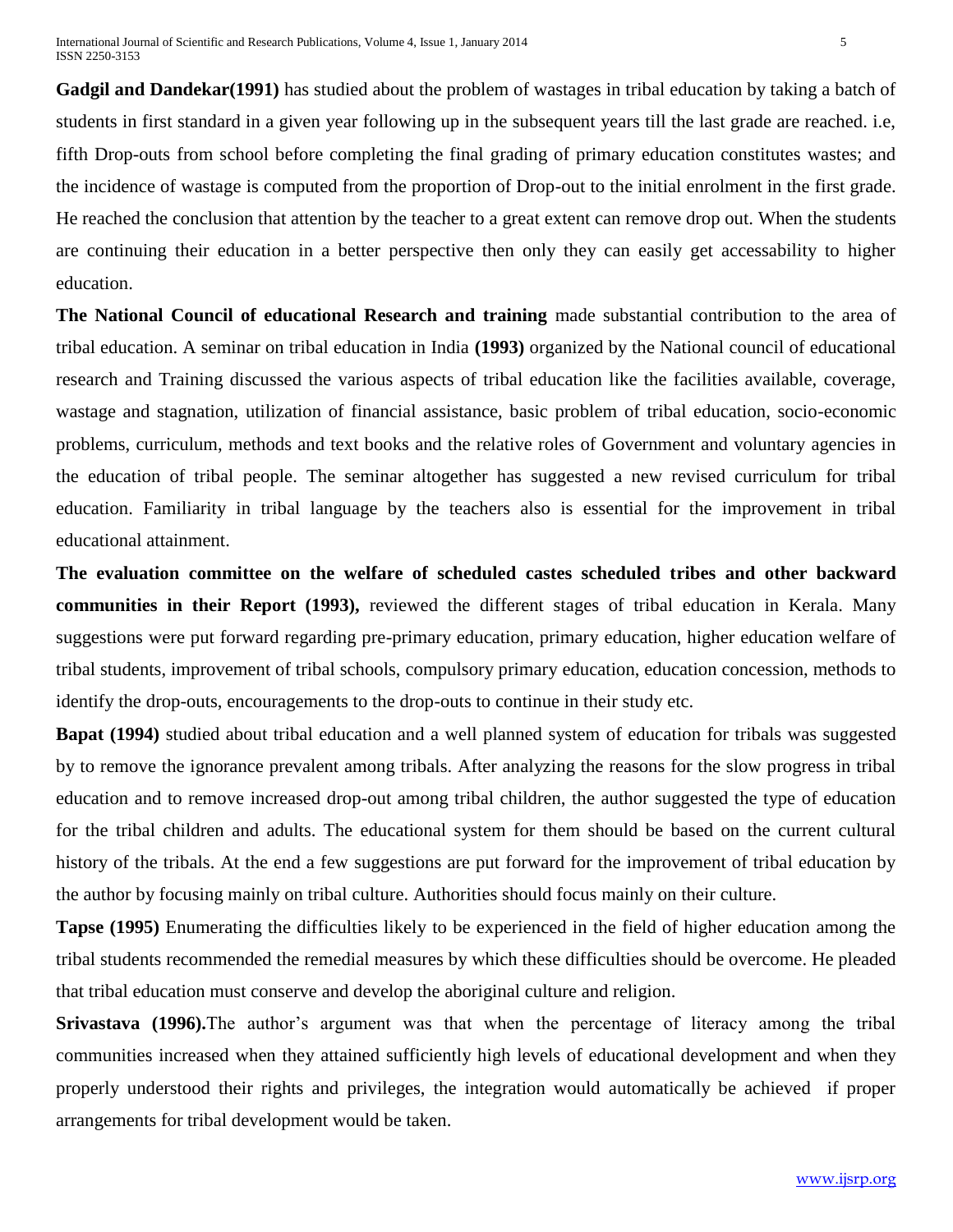**Burman (1996)** has given the figures relating to tribal literacy and has revealed the then existing state of affairs in the field of education with regard to literacy. The author found out that inadequate use of tribal language always leads them to make a wrong view about tribal education. Difficulty in the use of tribal languages will force the students to drop their course at very stage of their education.

# **Objectives of the study**

- 1. To examine the educational facilities available to the tribal students in higher education in Kerala.
- 2. To study the constraints in tribal education
- 3. To find out the causes of Drop-out among Tribal students in kerala.
- 4. To document the policies and programmes initiated by the Government to improve the educational attainments of Tribal students.

# **Hypothesis**

- 1. There is a positive relationship between the cultural factors and educational attainment among tribal students in Kerala.
- 2. There is an exclusionary disparity between the STs and non STs in terms of enrollment and attainment in higher education.

| Location  | 2008-2009       |                   | 2009-2010       |                       | 2010-2011 |               |
|-----------|-----------------|-------------------|-----------------|-----------------------|-----------|---------------|
|           | Number of       | Percenta<br>ge of | Number of       | Percentage<br>of Drop | Number of | Percentage of |
|           | <b>Dropouts</b> | Drop<br>outs      | <b>Dropouts</b> | outs                  | Dropouts  | Drop outs     |
| Agali     | 187             | 32.5              | 149             | 33.2                  | 120       | 30.9          |
| Pudhoor   | 190             | 33.1              | 145             | 32.3                  | 124       | 27.6          |
| Sholayoor | 197             | 34.2              | 154             | 34.3                  | 144       | 32.1          |

# **Table 1: Dropout arte in Attappady**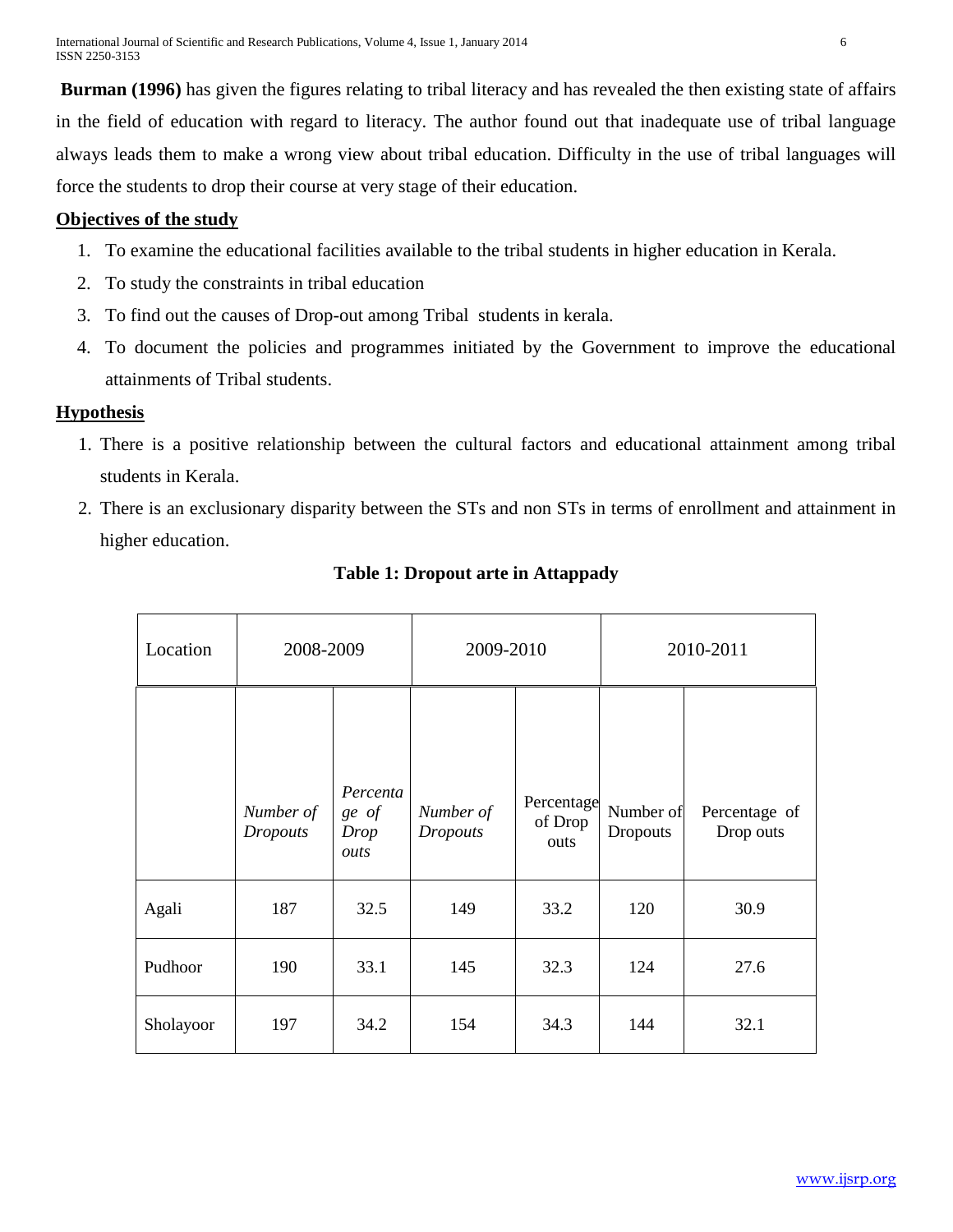## **Source: Survey Data**

# **Tribesfolk in Attappady**

Tribal hamlets of Attappady are found in all the three panchayaths, namely, Agali, Pudhur, and Sholayoor. Irula hamlets dominate in all the three panchayaths. Kurumbas reside only in Pudhur and Sholayoor is an exclusively Irula Panchayath. Numerically, Irulas form the largest tribal community (82.25 per cent) followed by Mudugas (12.53 per cent), and Kurumbas (5.22 per cent). The annual compound growth rate of Kurumbas during the period 1961 to 1981 was 2.44 per cent as against 1.61 per cent in the case of Mudugas, and 2.41 per cent in the case of lrulas

| Reasons                              | Frequency | Percent | Rank           |
|--------------------------------------|-----------|---------|----------------|
| Lack of interest in study            | 60        | 100.0   | $\mathbf{1}$   |
| Economic problem                     | 55        | 91.7    | $\overline{2}$ |
| Health problem                       | 40        | 66.7    | 5              |
| Distance from home to school         | 48        | 80.0    | $\overline{4}$ |
| Increases household responsibilities | 51        | 85.0    | 3              |
| Lack of awareness of parents         | 32        | 53.3    | 7              |
| Crime activities in school           | 5         | 8.3     | 11             |
| Language problem                     | 24        | 40.0    | 8              |
| Early marriage                       | 19        | 31.7    | 9              |
| Lack of food                         | 5         | 8.3     | 10             |
| Lack of proper guidance              | 34        | 56.7    | 6              |

**Table 2: Reasons for dropout from the perception of teachers**

**Source: Survey Data**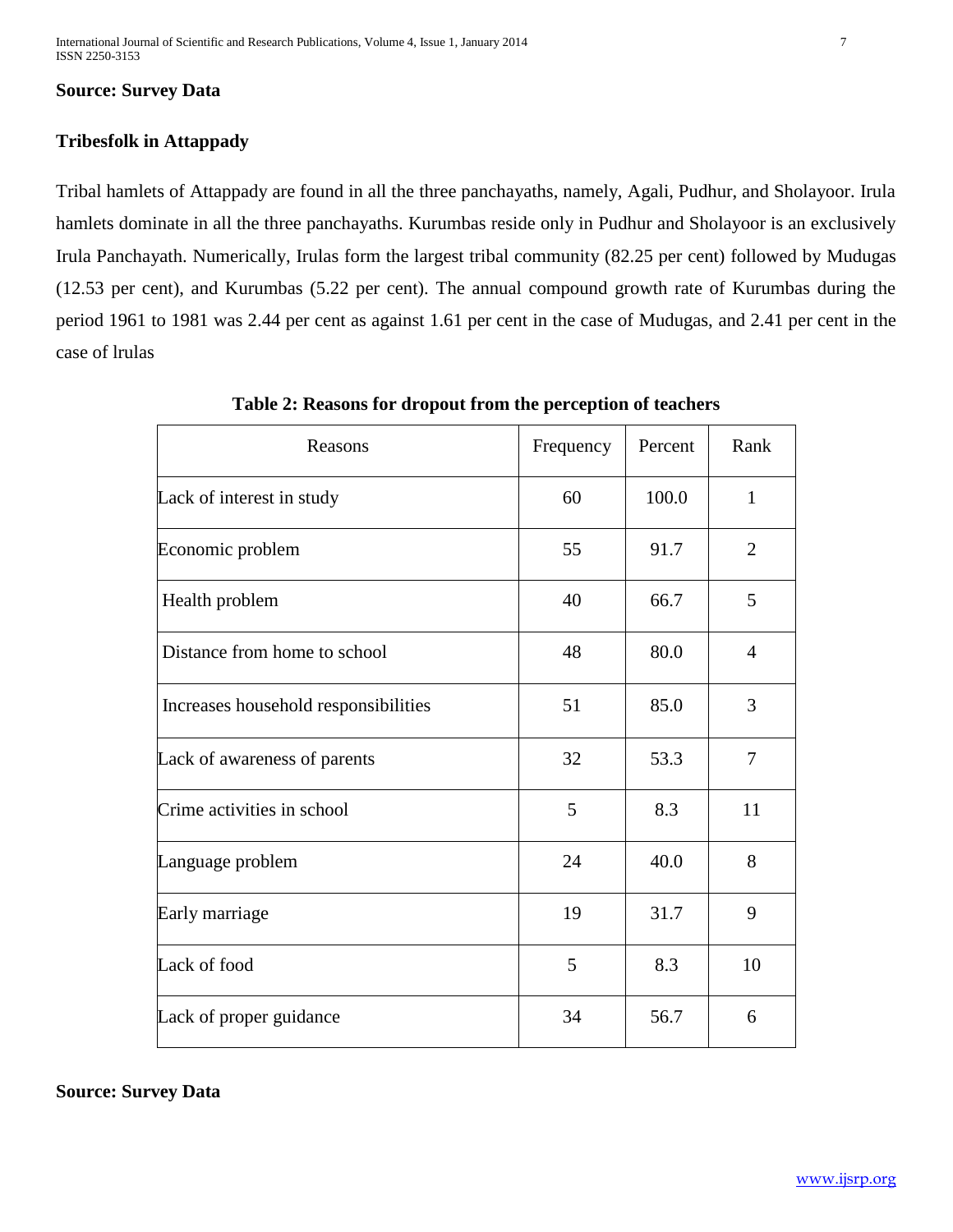## **Reasons for Drop-out among tribal students**

**1. Low socio-economic status: -** Tribals enjoy low socio-economic status. Miller (1988) has identified four major classes of variables such as cognitive variables, physical variables and motivational variables where disadvantaged learners show poor performance as compared with the advantaged groups.

**2. Tribal concepts of pleasure:-** Tribals are giving more importance for their pleasure such as dance, music and other types of entertainments prevalent in the society.

**3. Existence of ethnic stereotypes: -** Stereo typing is a natural and inevitable. It helps us to organize life. But such typing turns in to prejudice or stereotypes when based on little facts and it is used as a mechanism to establish the myth of racial or cultural superiority.

**4. Tribal concept of learning:**- In most of the tribal cultures learning is an active pleasurable event mostly carried on among peers. But the existing system of education does not take in to account their learning style.

**5. Linguistic problems:**-Tribal languages, except a very few, belong to Austro-Asiatic language family and are different from dominant non tribal languages of India which belong either to the Indo European or the Dravidian family. In most of the time tribals face acute problems in language.

**6. Problem of learning English:** - Tribals need for English is great, they face problems in learning than their non-tribal counterparts. For tribals their typical use of regional languages interferes with English. For them English are 5th or 6th languages.

**7. Problems in learning to read:**-Tribals have long oral tradition. Their culture is oral. Their history, myths and traditions are orally handed down from generation to generation. Most of the language does not have scripts of their own; their oral tradition still continues to exist.

**8. Psychological problems: -** Financial problems of the tribals always make the tribals in a very depressed condition. They have lots of wants and but the means to satisfying them is very less. It leads to many psychological issues

9. **Academic and administrative problems: -** Even though the number of programmes for the upliftment of tribal education is many, the percentage of people receiving these benefits is very less. Administrative authorities are always showing very neutral attitude towards the education of the tribals.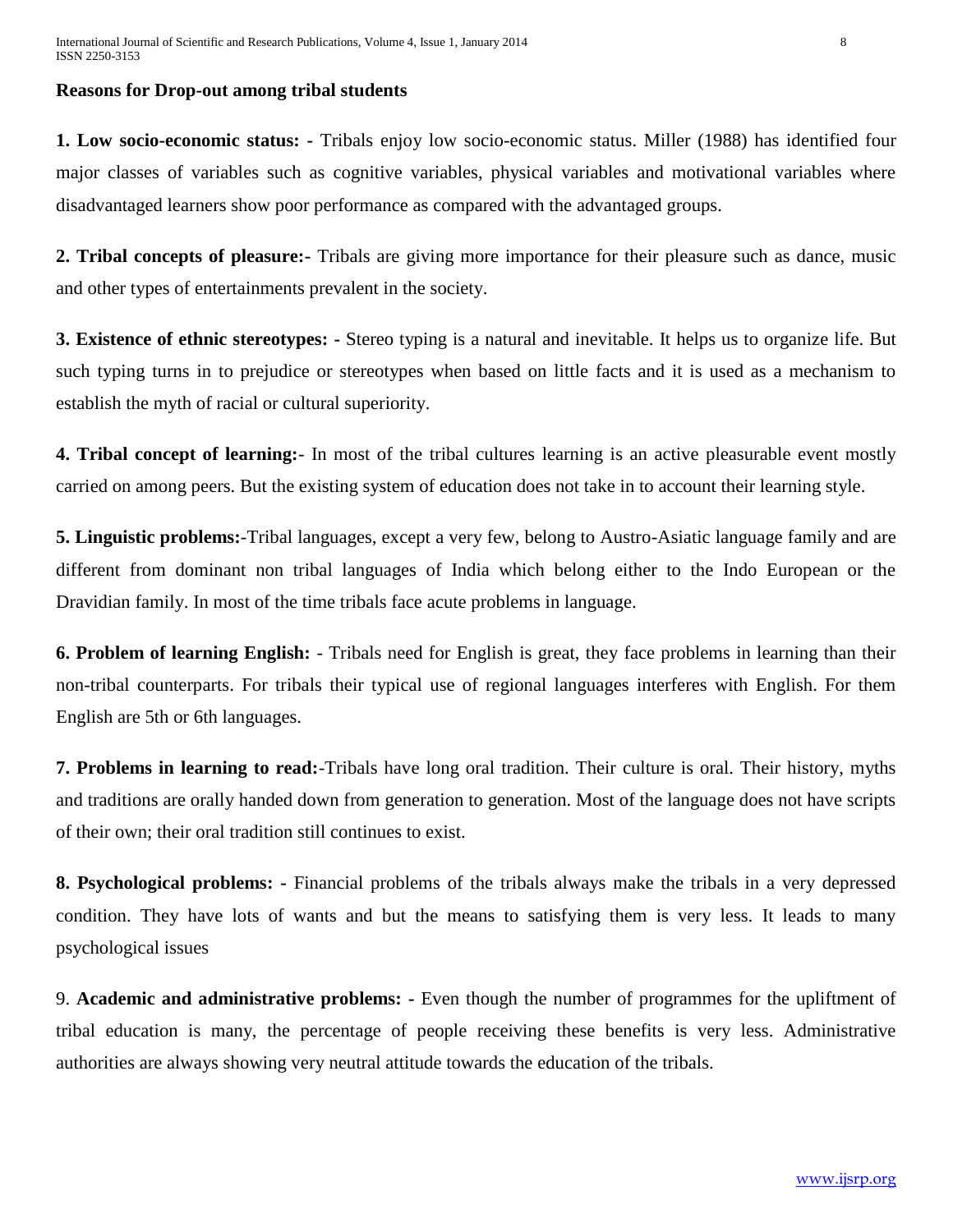**10. Indifferent attitude of tribal parents:** - Tribal parents are mostly illiterate. They always show a very indifferent attitude towards the education of their children. They are interested in providing household responsibilities to their children a very early stage of their education. "The parents of these students do not have any relationship with the society outside and are unaware of the importance of education. All teachers are talented. Teaching such children is a herculean task".

**11. Indifferent attitude of tribal teachers:** Teachers do not take much effort to improve the educational level of the tribal students. Lack of communication, high level of absenteeism in the class, bad result in study, lack of attention in classroom by the tribals are some of the factors that has increased the indifferent attitude of the teachers towards the tribal students.

**12. Indifferent attitude of tribal students:** Students clearly said don't like someone forcing me to get up early in the morning. So, I was unhappy to go to school… Subjects like Malayalam and Science are good for me, but, English, Hindi and Mathematics are very tough. I could not follow English and Hindi classes. Whenever I commit mistakes, in front of others, teachers used to scold me, beat and pinch my ears. You ask others; almost 90% of the children have similar experiences. See, their beating caused swelling on my legs. Moreover, the staffs ridicule us by calling , adivasi Fed up with all these, my two friends and I decided to run away from the school. One day, we climbed on the compound wall and got on to the branch of a tree outside that was almost touching the compound wall, climbed down, and somehow or other managed to reach our settlement",

In addition to all the above causes some other causes can also be cited as the background for the reasons for Drop-out. They are:

- 1. Extreme level of poverty, deprivation and vulnerability
- 2. High levels of exclusion, developmental, social and economic
- 3. Extremely low level of empowerment-political, social and economic
- 4. Low level of access to entitlement
- 5. Practically zero participation in development matters with no autonomy in any form of decision-making
- 6. Poor human development with low level of literacy and access to health care
- 7. Rapid alienation of assets like land
- 8. Alarming depletion of social capital especially traditional forms of organization and leadership.
- 9. Quick deterioration of traditional knowledge system and cultural attainment.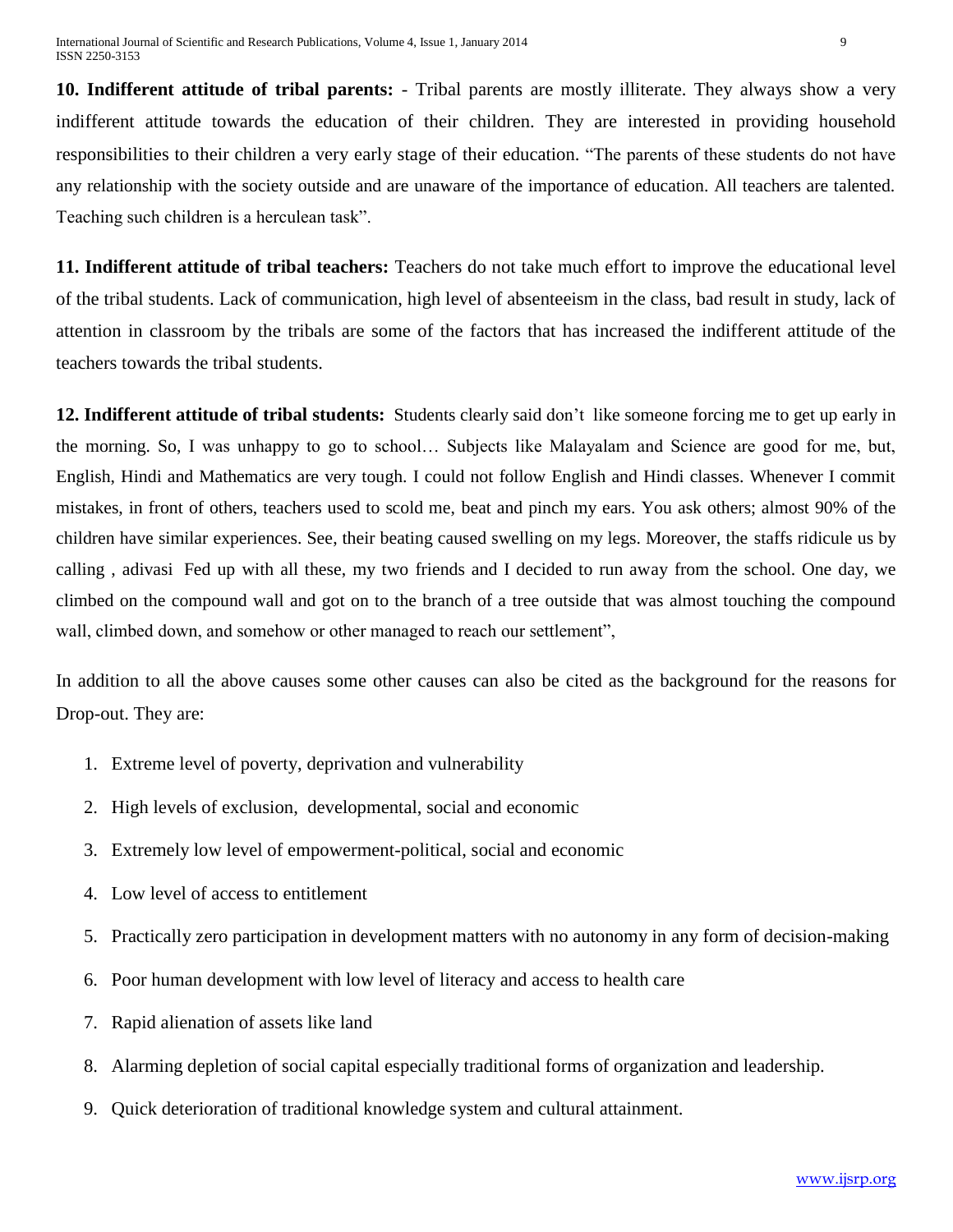- 10. Fast increasing tendency to use tribal people as 'cat's –paws in criminal activities like illicit distillation, cultivation of narcotic plants, stealing of forest wealth etc.
- 11. Dependency-inducing developmental programmes relying on distribution of benefits rather than building up of capabilities.
- 12. Implementation of ad hoc and stereotyped developmental programmes in the absence of proper planning.
- 13. Weak delivery system of public services.
- 14. Very weak monitoring system.
- 15. High level of exploitation of women by out-side

Change in curriculum would remain incomplete unless patterns of teacher-student interaction also change in the direction of coercion-free involvement of the ST students. The knowledge of social reality that teachers bring to the classroom, and their perception of the role of education are among the key determinants of teacher's behavior. To a great extent, the norms of teacher-student interaction are shaped by the training that teachers receive prior to employment. Knowledge of social reality' and role of education under prevailing social conditions do form a part of present training curricula, but like much else in teacher training, these segments receive a ritualistic observance. Teachers cannot be oriented towards new types of classroom interactions without being exposed to specific issues of social reality and functioning of school.

**Tribal child's days in usual days inside their habitat** A child's day in a settlement begins with a choice: whether to get up early or laze around is his/her own choice and not forced upon. It is not unusual to see many children sleeping in the open with their pet dogs even during the noon-time. When compared to boys, girls get up early and they help their parents and grandparents in daily chores like fetching water from the nearby river, cleaning utensils, washing clothes, collecting fire-wood, cooking and serving food, looking after younger siblings, cleaning rooms, yard, etc. When parents go for work, a girl child takes care of the home along with her grandparents (if they stay back) and her younger siblings till her parents come back home. The boys usually move inside the forest, either with their parents or with their friends, for collection of forest produce. While roaming inside the forests, they eat whatever edible items they get on their way and whenever they come across a river, they never miss a chance to take a bath and do fishing. They also help their parents in the transaction of collected n.w.f.p (non-wood forest products) item with tribal co-operative society/agents/non-tribes and buy provisions. In addition to these, they help their parents'in house construction. Bringing bamboo from the forests, cutting and shaping them for making walls and doors for house, making hearth etc., are some of their jobs in the settlement. Both boys and girls do various activities in their settlements such as climbing on trees, swimming, fishing, making *poonikotta* (bamboo basket used for the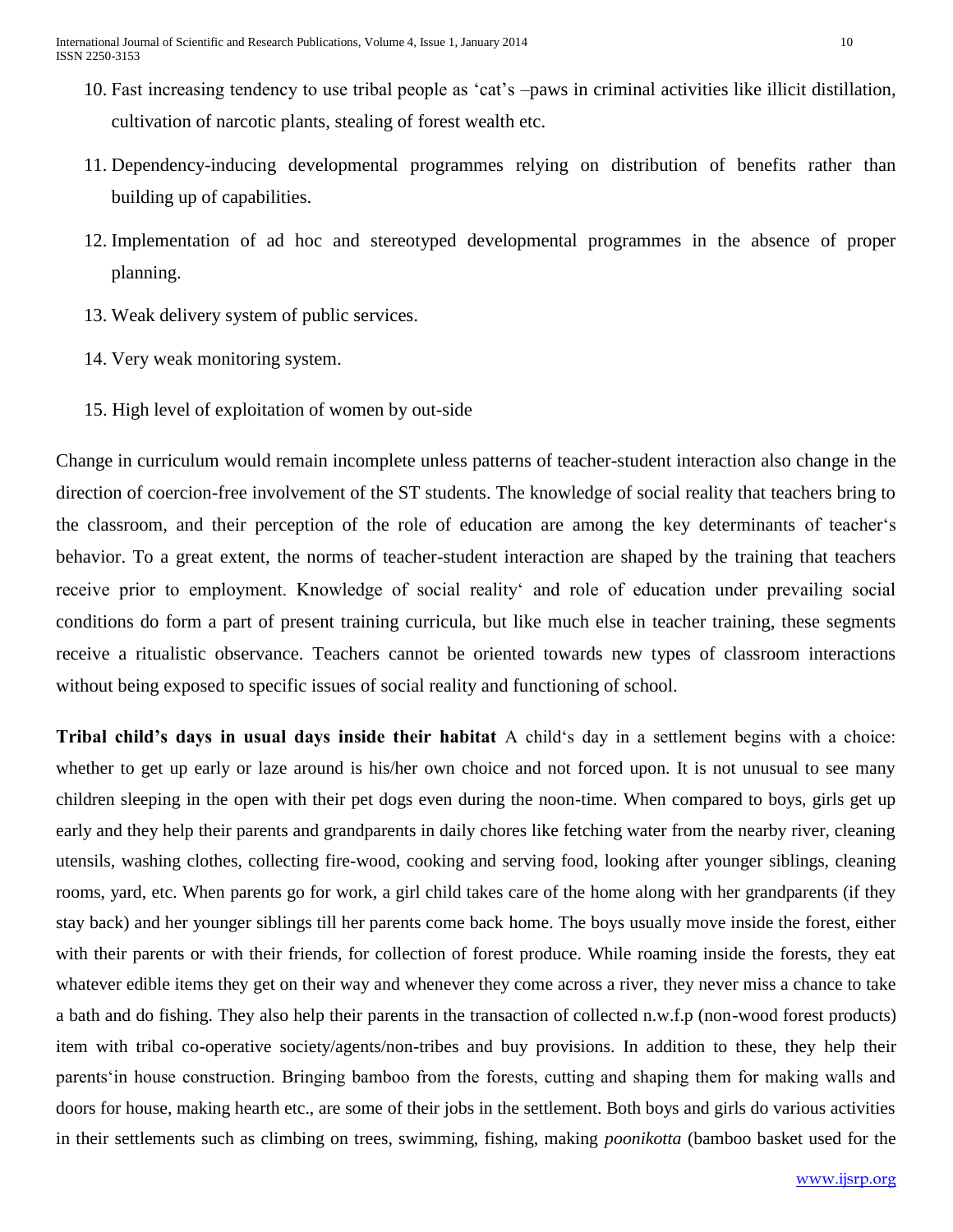International Journal of Scientific and Research Publications, Volume 4, Issue 1, January 2014 11 ISSN 2250-3153

collection of forest resources), singing etc. Small children, irrespective of gender, play kitchen activities by imitating their parents. There is no hard and fast rule or appropriate timing for any of their daily activities. Moreover, they are not controlled by the elders. Punishments in the form of scolding, abusing, beating etc., are usually very rare. They do not even abuse their children for any wrong they commit. If they commit any wrong, it is taken easily and the elders very patiently and politely teach the young ones and advise them not to repeat it again. In any tribal settlement inside the forests, a common scene that one can notice is that of children playing, fishing and swimming in the river nearby. Children are free birds' in their habitat and have unrestricted freedom to move around and enjoy their life. ―They learn through participation in economic production and other activities organized by adults, beginning as voluntary participants who perform simple and repetitive tasks while having observational access to the mature practices of elders. It may be that no one pays attention unless one does something wrong; they receive instruction only as a corrective feedback and guidance. Gradually they progress to more advanced tasks they see others perform. In short, a typical day in the forest habitat of a tribal child is care free and uncontrolled.

## **Relevance of the finding for policy formulation**

In a broad sense, the socio-economic and cultural factors among tribals can be outlined as poverty and poor economic conditions, social customs, cultural ethos, lack of awareness and understanding of the value of formal education, conflict and gap between the home and school, etc. Studies on educational deprivation of tribals have inevitably linked it to their poor economic condition and poverty.

Education of tribals cannot be left to short-term Plan strategies. It is important that planners take a long-term view which is embedded in a meaningful policy framework. The most important need to improve the educational status of STs is to improve the strength of the students in school levels. Following are some important findings on tribal education for policy framework.

• Emphasis should be on quality and equity rather than quantity as has been the case in the past. The prime focus should be on provision of quality education that makes tribal communities economically effective and independent.

• In the tribal context, it is essential that the school schedule be prepared as per local requirement rather than following a directive from the state.

• Though it has been highlighted time and again, non concrete step has been taken to provide locally relevant material to tribal students. Availability of locally relevant materials will not only facilitate faster learning but also help children develop a sense of affiliation to school.

• In order to make education effective and sustainable, building partnership between the community and the government is important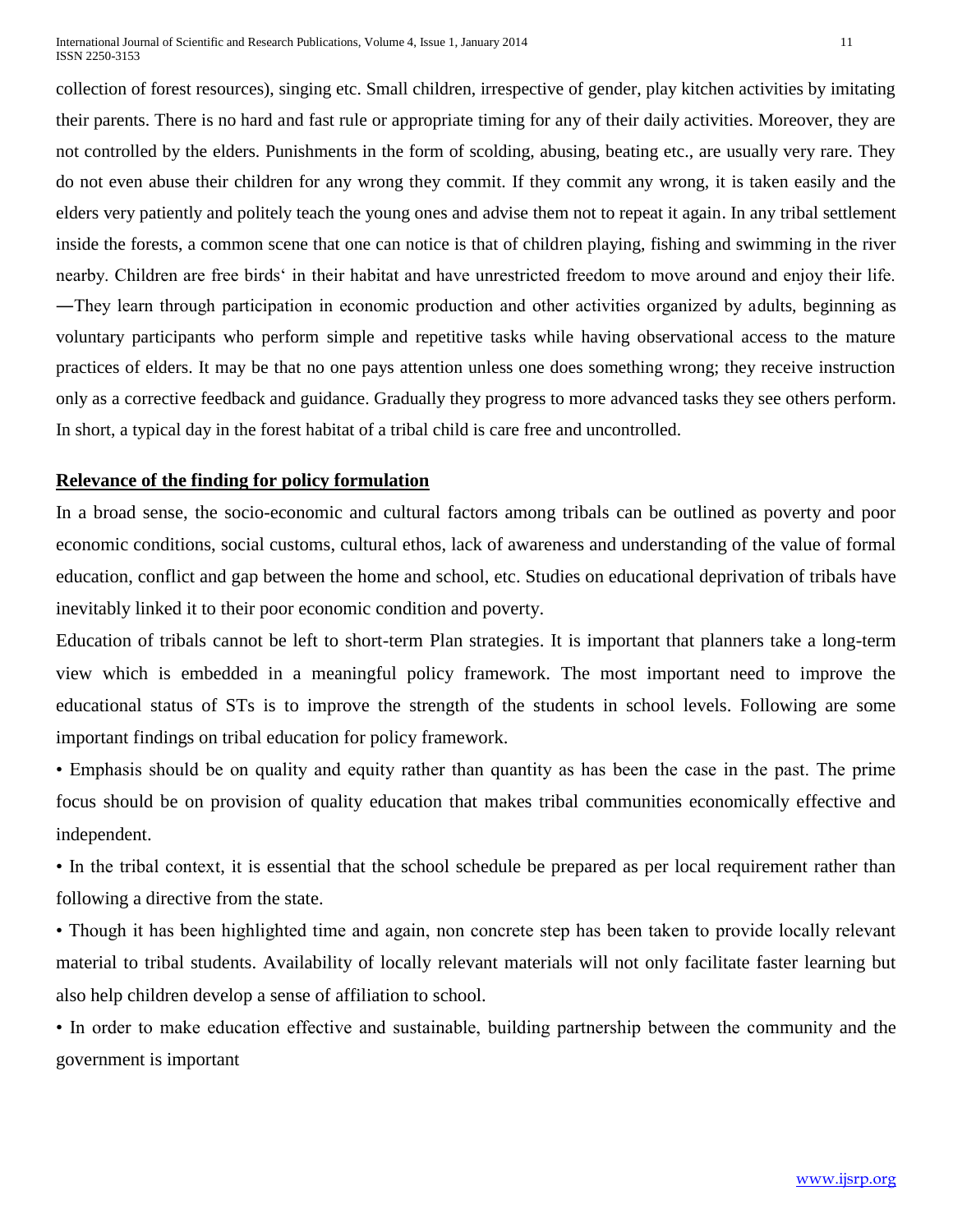• Environment building is of immense importance in the context of educational development among tribal communities. Community awareness and community mobilization, which are its core elements, should received equate importance and attention.

•The level of motivation for education is very low among drop out students. . Age factor is influencing drop out to a great extent. Stagnation is common among and high among the drop outs and is a contributing factor to become dropout. Irregular attendance in the class is the route for drop out. Most of the drop outs are from very poor and low income families. Many dropouts are daily wagers. The unawareness about the importance of education is a contributing factor for drop out. Peer group influence also influences the students to stop their education at very early stages. Drop out rat among boys and girls are same in all area.

• Decentralization of education management is another aspect that needs special consideration in the context of tribal areas.

• Skill development, competency building, and teacher's motivation also need to be strengthened for sustaining educational development. The teacher should be made the centre of educational transformation, and therefore, must remain the primary facilitator.

•.Historical injustice toward tribals should be removed. STs who are studying for higher education are very low. Even in UG and PG courses their strength is very low.

•.in a broader level the first step to improve and to increase tribal's participation in Higher education is to improve their interest in study even from the primary level. Motivation classes, awareness programmes, special incentives, more number of schools in tribal areas, more flexible teachers etc. has to be included in the educational streams. Automatically the pass percentage ratio of the STs will increase. That will produce more Ts in higher education.

# **REFERNCES**

(1)N.K Ambasht, " *Impact of education on tribal cultures*", 'Indian science Congress,New Delhi,199,pp.34-45

(2)Alaxander, K.C, Prasad R.R and Jahagirdar, M.P. Tribal Education andTribal Development*", Tribal culture in India.* Rawat publications, New Delhi. (1984), pp.23-29'

(3)Bapat, N.V, *"A few thoughts on Tribal Education",* Vanyajathi Journal,(1994), pp.54-49'